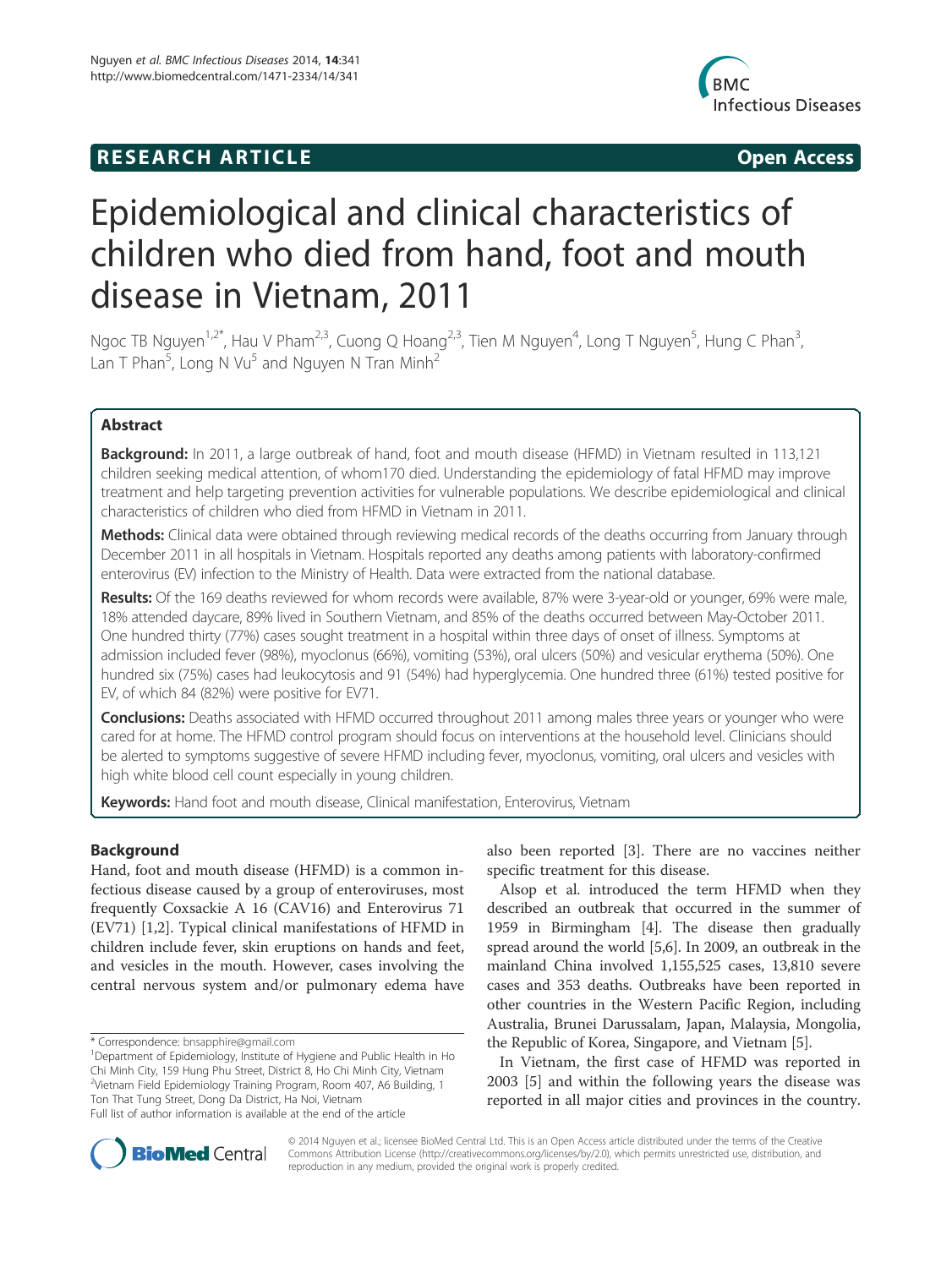The number of reported cases and deaths of HFMD were 5719 and 23 in 2007; 10,958 and 25 in 2008; and 10632 and 23 in 2009, respectively [5]. National surveillance data obtained by the Ministry of Health showed that there has been an increasing trend in recent years which peaked in 2011 when Vietnam recorded 113,121 cases of HFMD and 170 deaths [7]. Since 2011, the Ministry of Health classified HFMD as a severe infectious disease with outbreak potential (class B communicable disease) and the disease has been reported weekly by the national communicable disease surveillance system which collects reports from all the hospitals.

Little is known about epidemiology of HFMD in the Vietnamese population. In 2005, a sentinel surveillance system at a pediatric hospital diagnosed 764 children with HFMD in Ho Chi Minh City [8]. Among them, 96% were five years of age or younger. All cases had specimens taken for virological investigation. Human EV was isolated from 411 (54%) patients. Of those, 173 (42%) were identified as EV71 and 214 (52%) as CAV16. Of the patients with EV71 infection, 51 (29%) had severe neurological complications and three were fatal. In 2006–2007, sentinel surveillance at the same hospital reported 305 cases diagnosed with a neurological disease, of which 36 cases (11%) and three deaths were associated with EV71 [5].

To reduce severe illness and death from HFMD in Vietnam, public health practitioners and clinicians need more comprehensive epidemiological intelligence to better target prevention and control measures, and provide case management. The present study describes epidemiological and clinical characteristics of patients who died from HFMD in hospitals in Vietnam in 2011.

# Methods

A descriptive study was conducted from May to November, 2012 by extracting, compiling and reviewing the medical records of all patients who died from HFMD in hospitals in Vietnam in 2011.

Data collected on subjects included, age, gender, clinical status, use of medication, results of laboratory tests, clinical grade at hospital admission, treatment, date of diagnosis, and date of death. A standard form (see Additional file 1) was used to abstract these data from medical records. Study clinicians reviewed all data entered from medical records for accuracy and completeness.

In Vietnam, HFMD is defined as a brief febrile illness in children accompanied by typical skin rash, with or without mouth ulcers. The rash is papulo-vesicular occurring on the palms or soles of the feet, or both. In young children or infants the rash may be maculo-papular without vesicles and may also involve the buttocks, knees or elbows [9]. A confirmed HFMD case was defined as a patient who had a positive RT–PCR assay for EV71 or other EV [10]. Since the beginning of 2011, hospitals reported every HFMD death (with or without laboratory confirmation). From July 2011, as laboratory testing capacity became more widely available, hospitals were requested to report fatal cases of HFMD with laboratory confirmation of EV infection [11].

The Vietnam Ministry of Health established the following grading for HFMD at admission: Grade 1 is uncomplicated disease with fever and vesicles or papules on hands, feet, buttocks, and oral mucosa; Grade 2a is presence of myoclonus as reported by the caregiver; Grade 2b is when myoclonus is observed by a physician; Grade 3 is presence of autonomic dysfunction with fever that is unresponsive to antipyretics, hypertension and persistent tachycardia; Grade 4 exhibits cardiopulmonary compromise with pulmonary edema or hemorrhage. Grades 2b, 3, and 4 describe severe disease and are indicators for hospital admission and treatment.

The researchers were trained on the protocol and the procedure of quality assurance. All of the completed questionnaires were examined and corrected before entering into the EpiData3.02 database. Subsequently, the supervisor checked and corrected inconsistent data to assure the quality of the dataset. Each patient record was assigned a unique identification number. Statistical analysis was done by EpiData. Descriptive statistics, including means for the continuous variables and proportions for the categorical variables were done to describe patient characteristics.

Ethical clearance was not required as the study was part of an emergency response of the Vietnam Ministry of Health.

# Results

Of the 170 fatal cases reported, 169 (99%) had medical records available for review. Case fatality was 1.5 per 1,000 reported cases. Deaths due to HFMD occurred in all regions of Vietnam, from Northern to Central and Southern. However, the majority of HFMD cases and deaths were in the Southern provinces (Figure 1). Place of death by regional, provincial and district hospital was 139/169 (82%), 28/169 (17%) and 2/169 (1%), respectively. HFMD deaths occurred virtually throughout the year, with 85% occurring from May to October in 2011. Peaks occurred in June and October of which October peak was slightly higher than the June peak (Figure 2).

The demographic characteristics showed that 87% (147/169) of HFMD deaths occurred in children aged 3 years or younger and 69% (116/169) were boys; the male-to-female ratio was 2.2 per 1. Only 18% (10/56) of the cases had history of daycare attendance and 31% (10/32) had known contact with HFMD cases prior to illness. Seventy seven percent of the cases (130/169) sought treatment in hospital within three days of illness onset, and 61% (62/102) were self-admitted in severe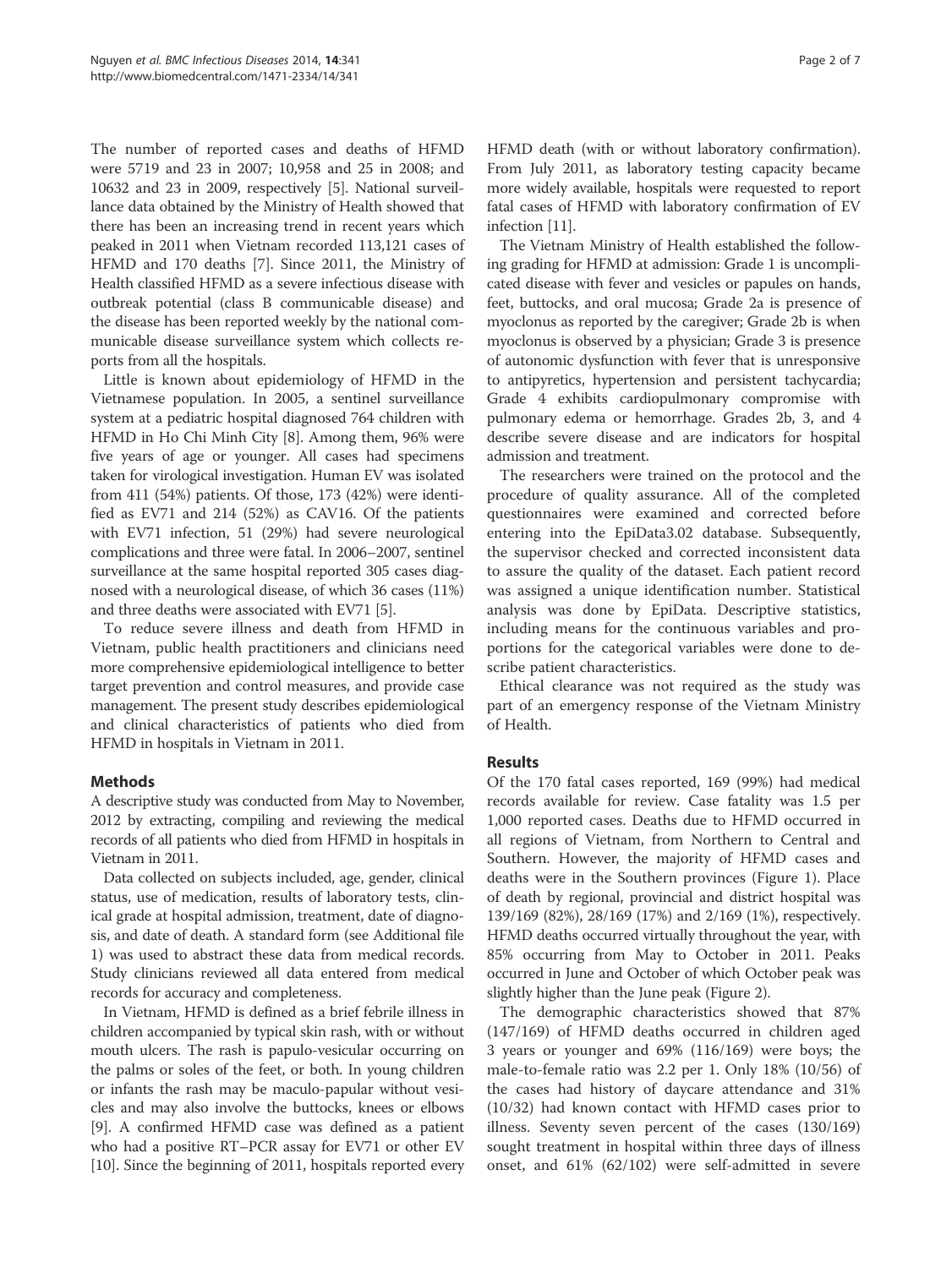

condition. Two cases (3%) were dead upon arrival in the hospital (Table 1).

Thirty three percent (54/166) was transferred to higher level hospitals; 66% (29/44) of the cases had HFMD diagnosed at referral; 39% (26/67) were referred under critical conditions, in which 6% cases (4/67) were dead on arrival. Median time from admission to a referral hospital to death was one day (Table 1).

Symptoms recorded at hospital admission included fever 98% (165/169), myoclonus 66% (87/131), vomiting 53% (70/131), oral ulcers 50% (60/119), vesicular erythema 50% (62/125), and diarrhea 10% (11/114).

Ninety three percent (158/169) of the cases had a HFMD grading at the time of admission. Of these, 90% (142/158) had HFMD grade 2a, 2b, 3 or 4 (Table 2). Median (range) time from the onset of illness to admission of grade 1, 2a, 2b, 3 or 4 and misdiagnosed patients were not statistically different: 2.5 (1–4), 3 (1–6), 2 (1–6), 3 (1– 21) and 3 (2–6) days, respectively. Median (range) time from the admission to death of grade 1, 2a, 2b, 3 or 4 reduced gradually from  $2(1-7)$ ,  $2(0-46)$ ,  $2(0-14)$ ,  $1(0-33)$  days, respectively, data on misdiagnosed patients was missing.

Laboratory results during hospitalization showed that 75% (106/142) of the cases had an elevated white blood cell count greater than  $16000/\text{mm}^3$ ,  $40\%$  (57/142) had a platelet count greater than  $400,000/\text{mm}^3$ , 53% (76/142) had blood sugar level greater than 180 mg/dL, 49% (69/ 140) had severe metabolic acidosis, and 44% (63/142) had Troponin I (+). Most (82%) of the cases tested positive for EV71 (Table 2).

The severe cases were treated with vasoactive drugs. Ninety one percent (153/169) of the cases were given dobutamine, 60% (102/169) adrenalin, 30% (51/169) noradrenaline, and 15% (26/169) dopamine. Respiratory failure was responsible for 82% (123/150) of the deaths, prolonged shock for 69% (104/150), and coma for 55% (83/150) (Table 2).

Ninety four percent (159/169) of the cases received intravenous immunoglobulin. Hemofiltration was performed on 21% (35/169) of the fatal cases.

# Discussion

A large outbreak of HFMD occurred in Vietnam in 2011. The death of 170 children from HFMD allowed the opportunity to describe and better understand how so many young children died.

The median age of children who died from HFMD in this study was higher than those found in Taiwan and Malaysia (25 months vs. 17 months and 18 months, respectively) [12,13], but it was the same in Singapore in 2000 [6]. However, the proportion of cases aged 3 years or younger were the same in Taiwan (79% vs. 78%) [12]. The ratio of male and female was 2.2:1, higher than in outbreaks in other countries such as 1.4:1 in Taiwan [12], 1.3:1 in Singapore [6] and 1.9:1 in Malaysia [13]. We found no plausible explanation for this skewed ratio.

The exposure history of the cases, i.e. those who attended daycare or had known contact with other HFMD cases, was poorly recorded and did not indicate any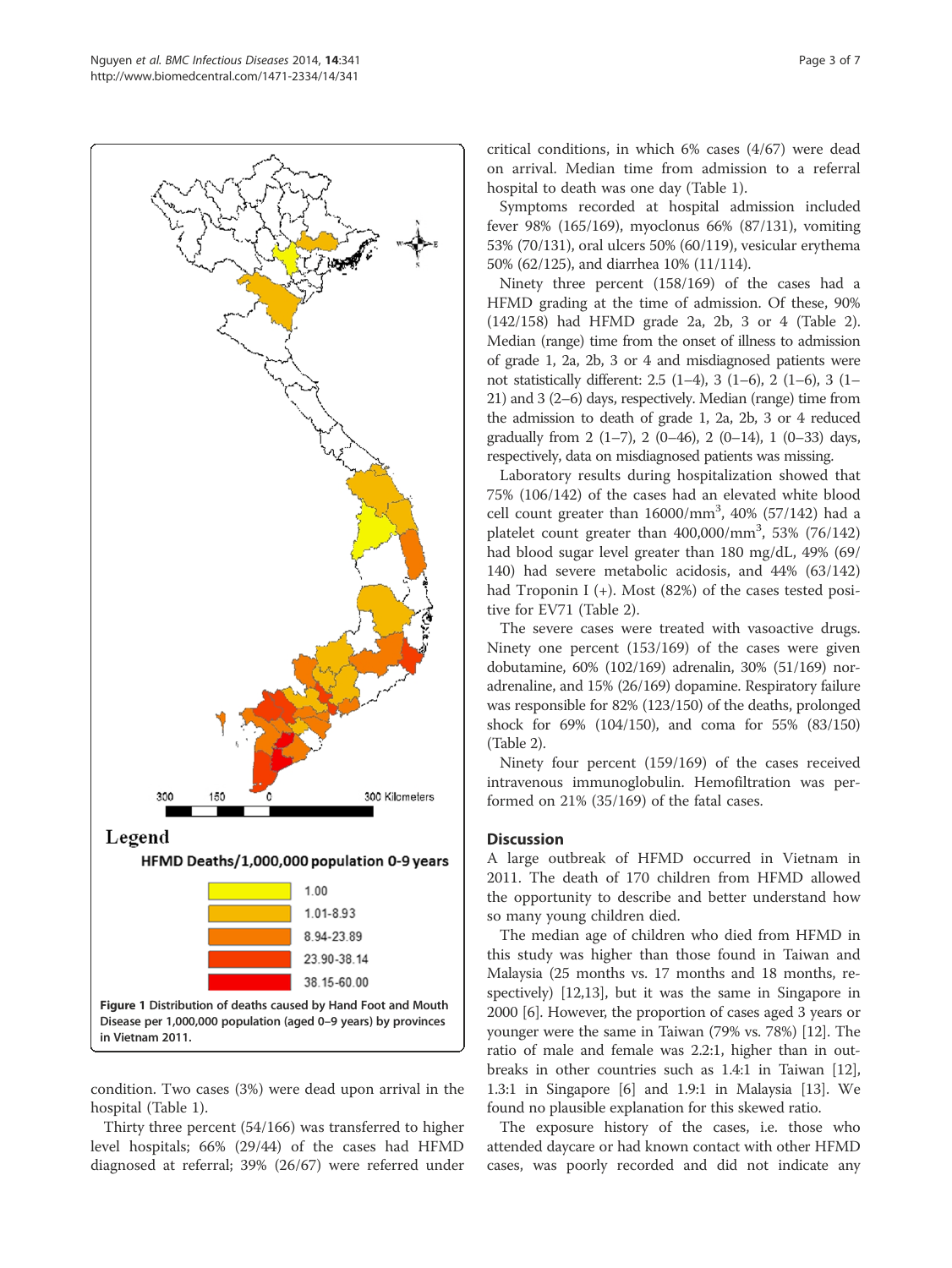

Table 1 Epidemiological characteristics of deaths caused by hand foot and mouth disease in Vietnam 2011

| Characteristic                                                                   | No. of cases/total (%) |
|----------------------------------------------------------------------------------|------------------------|
| Demographic                                                                      |                        |
| Male sex                                                                         | 116/169 (69)           |
| Age in month, Median (range)                                                     | $25(3-107)$            |
| Age group $\leq$ 3 years                                                         | 147/169 (87)           |
| <b>HFMD</b> exposure                                                             |                        |
| Daycare attendance                                                               | 10/56 (18)             |
| Known contact with HFMD cases                                                    | 10/32(31)              |
| Disease recognition, referral<br>and progression                                 |                        |
| Admission within 3 days of symptom<br>recognition                                | 130/169 (77)           |
| Self-admission in severe state                                                   | 62/102 (61)            |
| Fatal cases before admission                                                     | 2/67(3)                |
| Transferred to provincial or tertiary<br>level hospital                          | 54/166 (33)            |
| Diagnosis of HFMD at referral                                                    | 29/44 (66)             |
| Referral under critical conditions                                               | 26/67 (39)             |
| Referral cases died before admission                                             | 4/67(6)                |
| Days from referral hospital admission<br>to death, median (inter-quartile range) | $1(1-3)$               |
| Fatal cases at hospital levels                                                   |                        |
| Tertiary level                                                                   | 139/169 (82)           |
| Province level                                                                   | 28/169 (17)            |
| District level                                                                   | 2/169(1)               |
| Time from admission to death,<br>median (range)                                  |                        |
| Tertiary level                                                                   | $1(0-33)$              |
| Province level                                                                   | $1(0-7)$               |
| District level                                                                   | $0.5(0-1)$             |

particular source of transmission. HFMD is known to spread through direct contact with mucus, saliva, or feces of an infected person. Data from this study showed that only 18% of the fatal cases attended daycare which suggested that most of the HFMD transmission occurred at home and could be from contact with other family members having asymptomatic or mild infection such as parents, older siblings, nannies and other caregivers [14]. Therefore, health education efforts including behavior change communication to prevent HFMD transmission should be conducted not only in school but widely in the community, targeting households and families with young children. Further studies on virus circulation and virulence in different populations and settings are needed to provide a rational basis for targeting prevention and control measures.

Most of HFMD cases and deaths were reported in Southern provinces, from May to October. The occurrence of HFMD during the rainy season (May to October) was higher than the dry season (November to April): 90% vs. 10%. The mean air temperature of Southern provinces was always higher than other provinces (mean air 27.5°C in southern provinces (Ca Mau) compared with range 18.1- 26.9°C in other provinces). The monthly air temperature from March to November was higher than December, January and February (range 27.2-28.7 vs. 26.3-26.4°C) [15].

There were two peaks of HFMD deaths. In October, at the peak of the rainy season, HFMD deaths reached the highest number as the epidemic spread to the North where health workers had limited experience in case management of HFMD. A study in Hong Kong on the relationship between meteorological parameters and HFMD activity showed that meteorological parameters helped in predicting HFMD activity and could assist in explaining the winter peak detected in recent years and in issuing early warning [16]. Other studies on the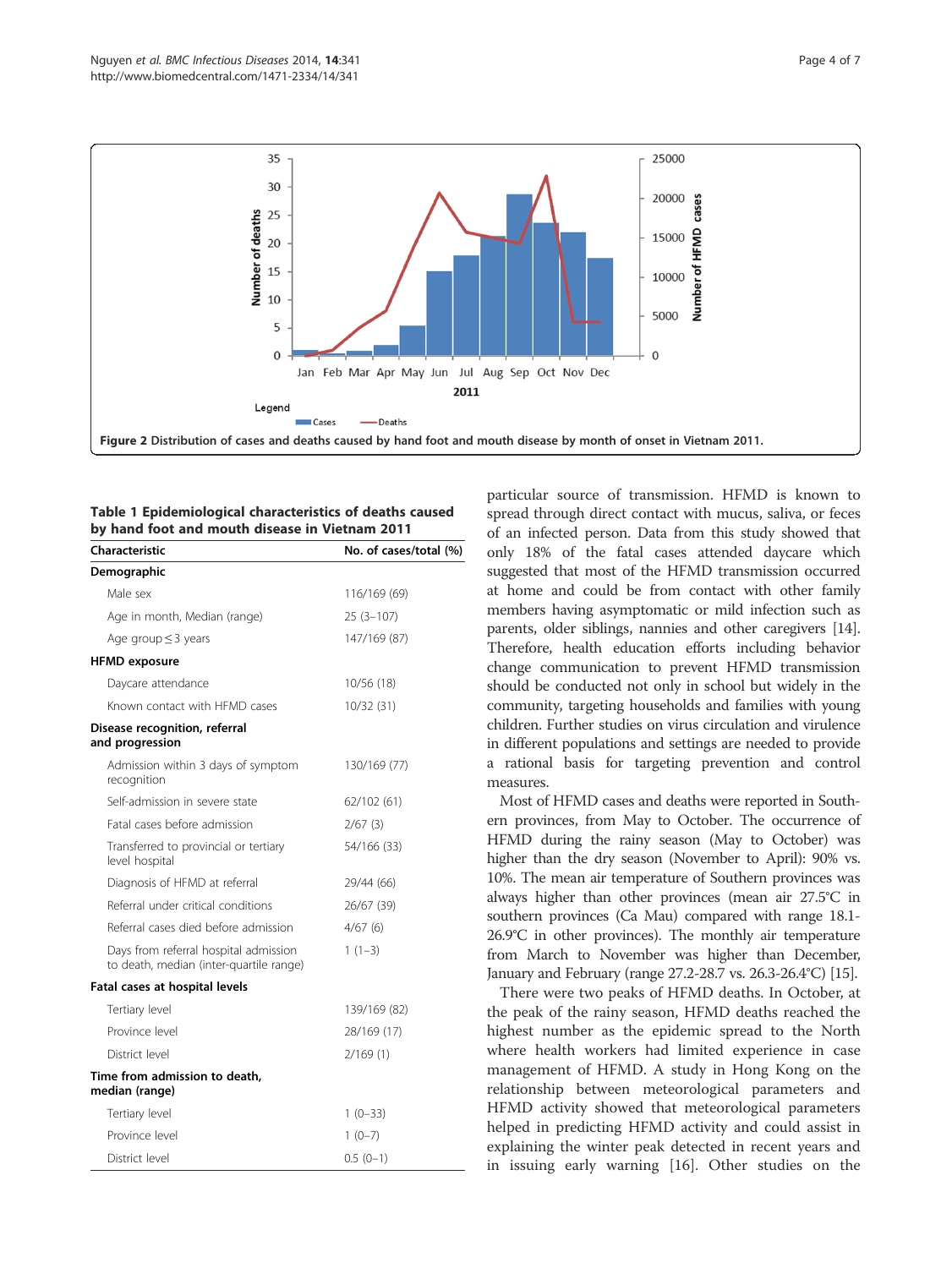|  | Table 2 Clinical characteristics of deaths caused by hand |  |
|--|-----------------------------------------------------------|--|
|  | foot and mouth disease in Vietnam 2011                    |  |

| foot and mouth disease in Vietnam 2011                               |                        |  |  |
|----------------------------------------------------------------------|------------------------|--|--|
| Characteristic                                                       | No. of cases/total (%) |  |  |
| Symptoms recorded at admission<br>in terminal hospital               |                        |  |  |
| Fever                                                                | 165/169 (98)           |  |  |
| Myoclonus                                                            | 87/131 (66)            |  |  |
| Vomiting                                                             | 70/131 (53)            |  |  |
| Oral ulcers                                                          | 60/119 (50)            |  |  |
| Vesicular erythema                                                   | 62/125 (50)            |  |  |
| Diarrhea                                                             | 11/114 (10)            |  |  |
| Shock                                                                | 74/169 (44)            |  |  |
| Respiratory failure/cyanosis                                         | 69/169 (41)            |  |  |
| Pulmonary edema                                                      | 37/169 (22)            |  |  |
| Apnea /Dyspnea                                                       | 14/169 (8)             |  |  |
| Highest clinical grade recorded at<br>admission in terminal hospital |                        |  |  |
| 1                                                                    | 10/158(6)              |  |  |
| 2a                                                                   | 53/158 (34)            |  |  |
| 2 <sub>b</sub>                                                       | 26/158 (17)            |  |  |
| $3$ or $4$                                                           | 63/158 (40)            |  |  |
| Misdiagnosis                                                         | 6/158(4)               |  |  |
| Laboratory results during hospitalization                            |                        |  |  |
| White blood cell count $> 16000/mm^{3*}$                             | 106/142 (75)           |  |  |
| Blood sugar > 180 mg/dL*                                             | 76/142 (54)            |  |  |
| Severe Metabolic acidosis                                            | 69/140 (49)            |  |  |
| Troponin $\vert$ (+)                                                 | 63/142 (44)            |  |  |
| Platelet > 400,000/mm <sup>3*</sup>                                  | 57/142 (40)            |  |  |
| <b>EV test results</b>                                               |                        |  |  |
| FV71                                                                 | 84/103 (82)            |  |  |
| FV                                                                   | 16/103 (16)            |  |  |
| Main causes of death                                                 |                        |  |  |
| Respiratory failure                                                  | 123/150 (82)           |  |  |
| Prolonged shock                                                      | 104/150 (69)           |  |  |
| Coma                                                                 | 83/150 (55)            |  |  |
| Ventricular fibrillation                                             | 11/150 (7)             |  |  |
| Others (heart failure, cerebral edema ect.)                          | 17/150 (11)            |  |  |
| <b>Treatment</b>                                                     |                        |  |  |
| Vasoactive drugs                                                     |                        |  |  |
| Dobutamine                                                           | 153/169 (91)           |  |  |
| Adrenaline                                                           | 102/169 (60)           |  |  |
| Noradrenaline                                                        | 51/169 (30)            |  |  |

| Table 2 Clinical characteristics of deaths caused by hand |
|-----------------------------------------------------------|
| foot and mouth disease in Vietnam 2011 (Continued)        |

| *Normal range:             |              |
|----------------------------|--------------|
| Hemofiltration             | 35/169 (21)  |
| Intravenous immunoglobulin | 159/169 (94) |
| Dopamine                   | 26/169 (15)  |
|                            |              |

- White blood cell count  $(4,300-10,800/mm^3)$ .

- Blood sugar (70–130 mg/dl).

- Platelet (100,000-300,000/mm<sup>3</sup>).

association between meteorological parameters and occurrence of HFMD are warranted. In Vietnam, HFMD surveillance data need to be compiled for some more years to demonstrate the seasonality as HFMD is a newly emerging disease.

Fever was reported in most cases, followed by myoclonus which was markedly higher than other symptoms. In reality, the myoclonus symptoms could be observed more frequently than in this study [17]. In a survey at Children Hospital Number 2 in Ho Chi Minh City, myoclonus was observed in almost all (98%) severe cases [18]. The explanation for the low rate of myoclonus could be due to missing data in medical records. Proportions of the cases having fever and oral ulcer were slightly lower than in a study in Sarawak, Malaysia (fever 100%, oral ulcer 66%) [13] and another study in Peninsular Malaysia in 1997 (fever 100%, oral ulcer 72%) [19]. Taken together, warning signs of severe HFMD could be considered as high fever, myoclonus and persistent vomiting with or without oral ulcers and vesicular erythema.

The classification of HFMD in Vietnam [9] is different from the WHO guide [5], however the Vietnamese clinical grading is generally consistent with that of WHO. Almost all HFMD fatalities were from grade 2a or above at admission. Given the rapid clinical progression of HFMD, clinicians should be able to recognize early the uncomplicated forms of the disease (grades 1 and 2a) as their proportions were found higher in the present study than those found in a previous study in Vietnam [20]. It is also important to note that 34% of HFMD were misdiagnosed even upon referral to provincial or regional hospitals. Although clinicians working at the provincial and district hospitals have received training on case management of HFMD according to the Ministry of Health guidelines [11], it was uncertain whether they could apply the guidelines at their respective level of care.

Laboratory abnormalities of the cases included elevated levels of white blood cell count, blood sugar, severe metabolic acidosis, Troponin I, and platelet which may help to predict a poor outcome [19,21]. A study to determine the risk factors predictive of death from HFMD in Singapore showed that elevated white blood cell count was a risk factor and should alert the physician of a fatal course of illness [6,22].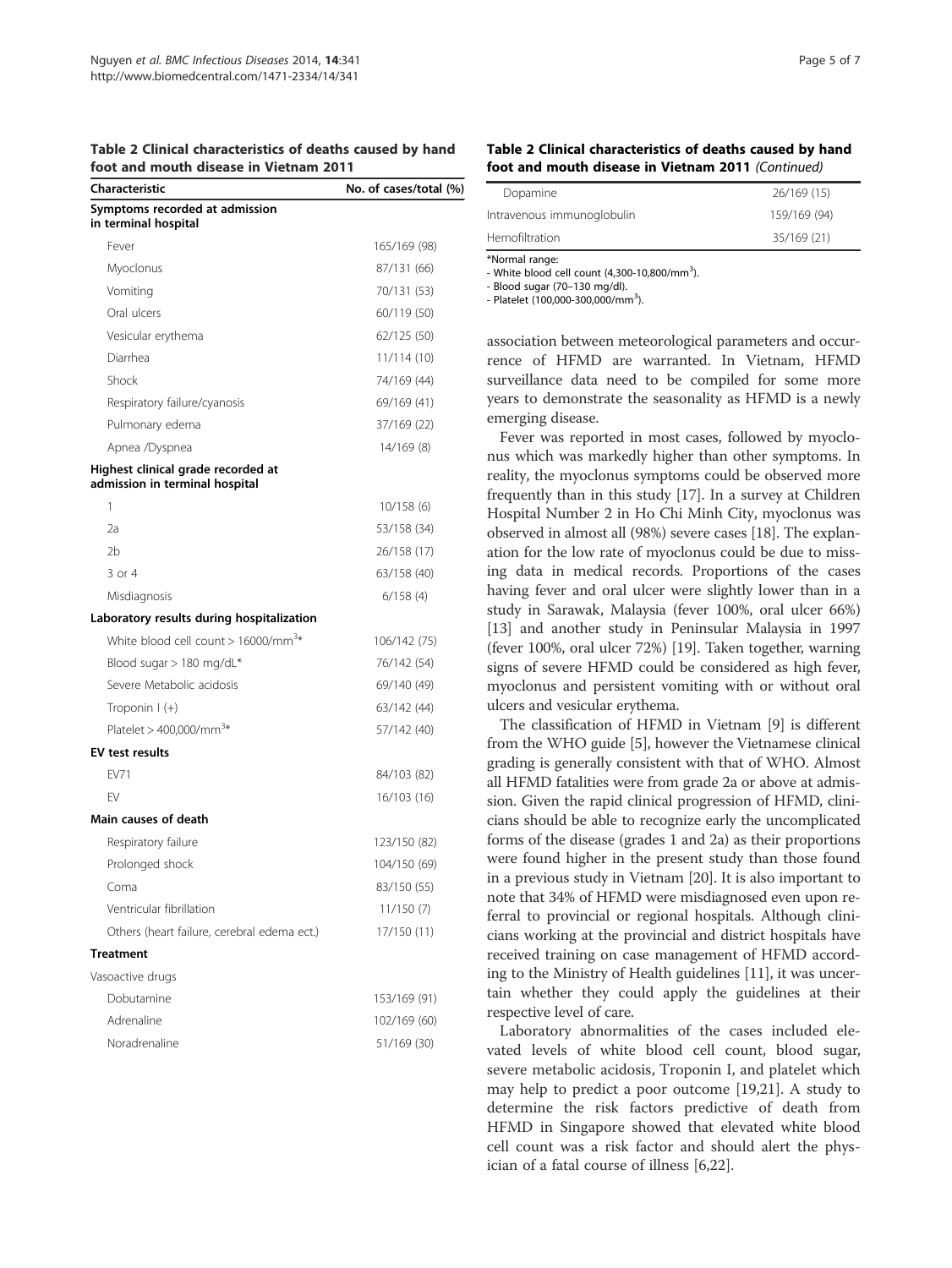There are no specific treatments for HFMD. In this study, dobutamine was used in almost all (96%) cases as recommended by WHO [5] and the Ministry of Health [9]. On the contrary, dopamine which increases sympathomimetics, production of cytokines, inflammation and severity of disease was administered to 18% of cases. Dopamine has been considered as one of potential risk factors contributing to fatal outcome of HFMD [5]. Respiratory failure, prolonged shock and coma were recorded as main causes of deaths. Similar results were found in studies conducted in Taiwan [12] and Malaysia [19]. The rapid onset and progression of pulmonary and cardiac failure in previously healthy children stand out as a unique feature of this disease [13,17]. As the median time from referral hospital admission to death was only 1 day, only few patients had access to hemofiltration which is considered to have some therapeutic effects on HFMD. In view of this, more timely referral or initiating hemofiltration treatment prior to referral at the provincial hospitals may potentially be lifesaving.

This is the first national study describing a large number of deaths caused by HFMD during an outbreak in Vietnam in 2011. In this respect it has the requisites to provide an overall epidemiological picture and reveal some factors potentially associated with the deaths. However, some limitations of this study merit noting. Firstly, the retrospective study could not obtain key epidemiological and clinical data of HFMD patients during the time of disease. Secondly, patient records may have been incompletely filled. Despite these limitations, the results provided some hypothesis for further studies. An analytical study may help to identify risk factors of acquiring severe HFMD that can potentially be prevented. Understanding these factors will provide a rational basis for developing successful preventive interventions and treatments of severe HFMD.

# Conclusions

Clinicians should be alerted to symptoms suggestive of severe HFMD including continuous high fever, myoclonus, persistent vomiting, oral ulcers and vesicular erythema combined with high white blood cell count especially in young children. Prompt treatment is important because most cases died within one day after referral. The proportion of misdiagnosis at referral was considerable. Training courses on diagnosis and treatment of HFMD for clinicians should be provided widely and focused on diagnosis and classification of HFMD in order to reduce the case fatality.

# Additional file

Additional file 1: Questionnaire.

#### Competing interests

The authors declare that they have no competing interests.

#### Authors' contributions

NTBN, HVP and NNTM participated in the design of the study, performed data analysis, interpretation and wrote the manuscript. CQH, LNV and TMN and HCP were responsible for the collection and entry of data. LTN and LTP contributed to analysis and interpretation of data. All authors read and approved the final manuscript.

#### **Acknowledgments**

We thank fellows of the Vietnam Field Epidemiology Training Program and staff of Provincial Preventive Medicine Centers for help in data collection, and Mong How Ooi and Alden Henderson for review of the manuscript. This work was funded by the World Health Organization Representative Office in Vietnam.

#### Author details

<sup>1</sup>Department of Epidemiology, Institute of Hygiene and Public Health in Ho Chi Minh City, 159 Hung Phu Street, District 8, Ho Chi Minh City, Vietnam. <sup>2</sup>Vietnam Field Epidemiology Training Program, Room 407, A6 Building, 1 Ton That Tung Street, Dong Da District, Ha Noi, Vietnam. <sup>3</sup>Pasteur Institute in Ho Chi Minh City, 167 Pasteur Street, 8 Ward, 3 District, Ho Chi Minh City, Vietnam. <sup>4</sup> Children Hospital, 1, 341 Su Van Hanh Street, District 8, Ho Chi Minh City, Vietnam. <sup>5</sup>Vietnam Ministry of Health, 138A Giang Vo Street, Ba Dinh District, Ha Noi, Vietnam.

### Received: 24 June 2013 Accepted: 12 June 2014 Published: 18 June 2014

#### References

- Schmidt NJ, Lennette EH, Ho HH: An apparently new enterovirus isolated from patients with disease of the central nervous system. J Infect Dis 1974, 129(3):304–309.
- 2. Solomon T, Lewthwaite P, Perera D, Cardosa MJ, McMinn P, Ooi MH: Virology, epidemiology, pathogenesis, and control of enterovirus 71. Lancet Infect Dis 2010, 10(11):778–790.
- 3. Ooi MH, Wong SC, Lewthwaite P, Cardosa MJ, Solomon T: Clinical features, diagnosis, and management of enterovirus 71. Lancet Neurol 2010, 9(11):1097–1105.
- 4. Alsop J, Flewett TH, Foster JR: "Hand-foot-and-mouth disease" in Birmingham in 1959. Br Med J 1960, 2(5214):1708–1711.
- 5. World Health Organization Western Pacific Region: A Guide to Clinical Management and Public Health Response for Hand, Foot and Mouth Disease (HFMD). 2011. http://www.wpro.who.int/emerging\_diseases/documents/ HFMDGuidance/en/.
- 6. Shah VA, Chong CY, Chan KP, Ng W, Ling AE: Clinical characteristics of an outbreak of hand, foot and mouth disease in Singapore. Ann Acad Med Singapore 2003, 32(3):381–387.
- 7. Vietnam Ministry of Health: Statistic Yearbook Communicable Diseases 2011. Hanoi: Medical Publisher; 2012.
- 8. Tu PV, Thao NT, Perera D, Huu TK, Tien NT, Thuong TC, How OM, Cardosa MJ, McMinn PC: Epidemiologic and virologic investigation of hand, foot, and mouth disease, southern Vietnam, 2005. Emerg Infect Dis 2007, 13(11):1733–1741.
- 9. Vietnam Ministry of Health: Guidance for diagnosis and treatment of hand - foot - mouth disease. In 1003/QD-BYT. Hanoi: 2011.
- 10. Beld M, Minnaar R, Weel J, Sol C, Damen M, van der Avoort H, Wertheim-van Dillen P, van Breda A, Boom R: Highly sensitive assay for detection of enterovirus in clinical specimens by reverse transcription-PCR with an armored RNA internal control. J Clin Microbiol 2004, 42(7):3059–3064.
- 11. Vietnam Ministry of Health: Guidance For Diagnosis and Treatment of Hand -Foot - Mouth Disease. Hanoi: 2011.
- 12. Deaths among children during an outbreak of hand, foot, and mouth disease–Taiwan, Republic of China, April-July 1998. MMWR Morb Mortal Wkly Rep 1998, 47(30):629–632. ftp://ftp.cdc.gov/pub/publications/mmwr/ wk/mm4730.pdf.
- 13. Chan LG, Parashar UD, Lye MS, Ong FG, Zaki SR, Alexander JP, Ho KK, Han LL, Pallansch MA, Suleiman AB, Jegathesan M, Anderson LJ: Deaths of children during an outbreak of hand, foot, and mouth disease in